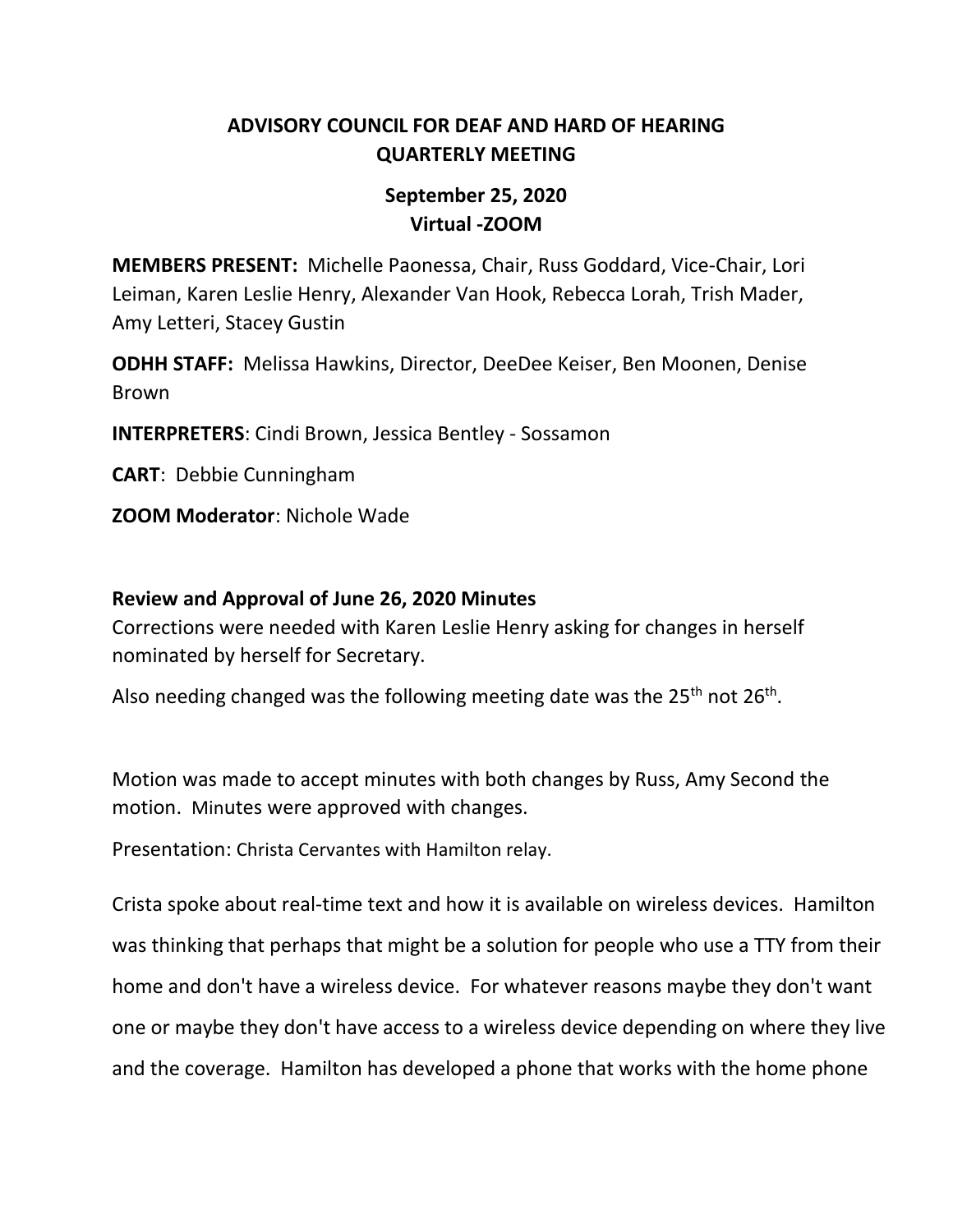system and wi-fi and it is an RTT compatible phone. This is going to be used in a trial in Pennsylvania of this RTT device to see if it is something that people want to use, like to use and to get feedback on how it works. Crista invited anyone interested to contact her for more information.

## **Department Reports:**

The reports were submitted previously for the council to review and have questions prepared.

### **Labor and Industry –**

Jeremiah Underhill the Deputy Director of OVR introduced himself and spoke for a bit on his background.

Melissa Hawkins spoke on staff all working remotely and are handling calls and requests for assistance with IEPs and everything else that comes their way. They recognize the challenge the virtual world is for those that are deaf and hard of hearing and Deaf-Blind. They have been working collaboratively with community partners to improve on that service.

### **Department of Human Services –** Nothing to Report

**Aging –** working to update the PACE cares website. I Rebecca works for the PACE program with the Department of Aging. She reports the PACE care site is outdated. As they update that they will be following the guidelines provided to us by OVR to ensure that it is up-to-date with any guidance that they provide.

**Department of Health** -Two small updates: Department of health received some additional funds. What we are using those funds for had to do something with COVID. What we are going to be doing is having virtual round tables with all our stakeholders to discuss telehealth and who we invited to these upcoming meetings are part C early intervention providers and other stakeholders. The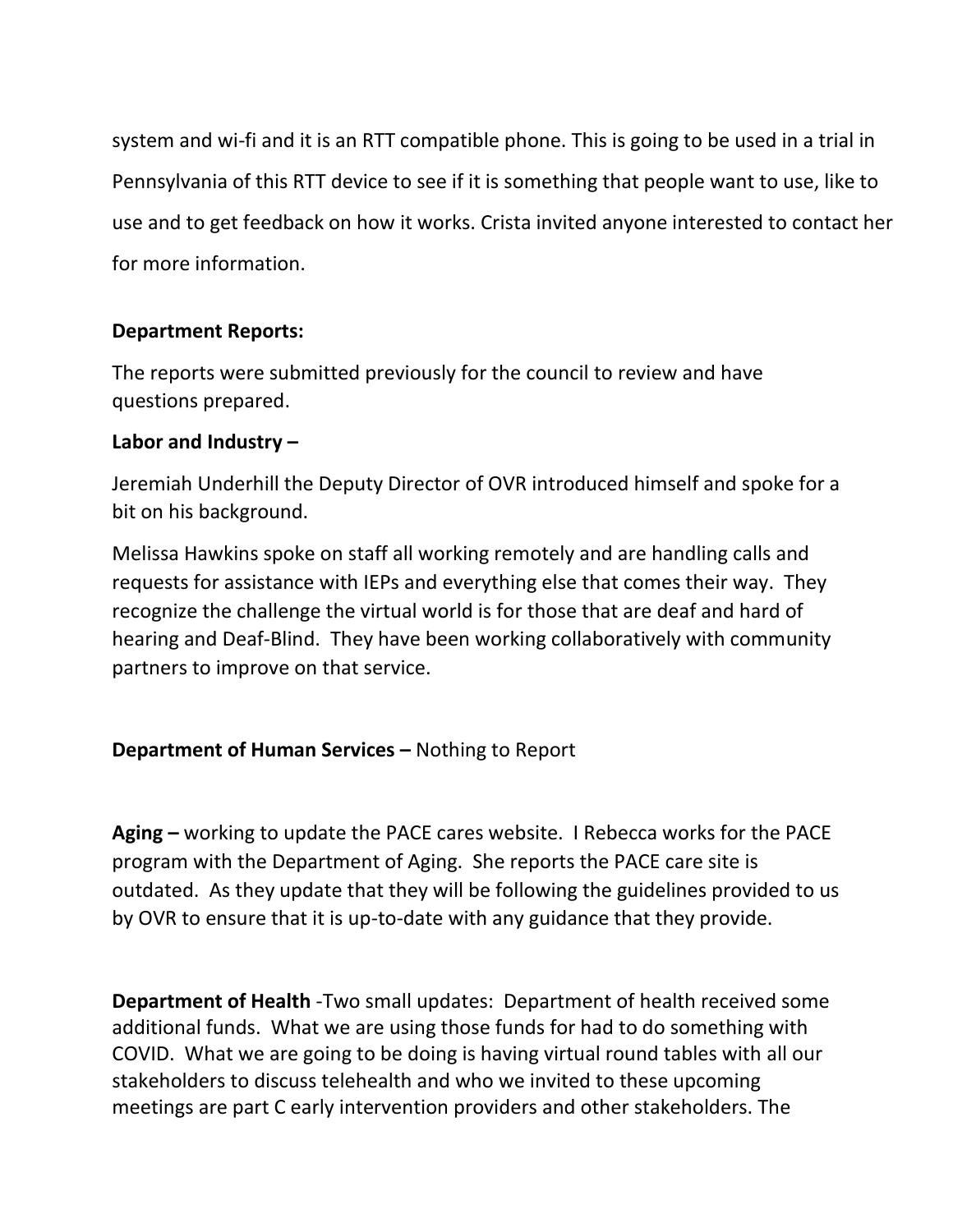second update is that they had a vacancy within our division right now and one of those vacancies was our early hearing detention coordinator.

#### **Public Comment –**

Nancy Kingsley spoke to let everyone know that the Walk for Hearing was being held Virtually on October  $18^{th}$  from 9:45 – 11. There will be captions.

Jeff Iseman from PA SILC spoke and let everyone know that the State Plan for Independent Living is being reviewed by the Feds. SILC hopes to have final answers by the end of this month. The issues they heard about were home and communitybased services, housing, transportation, advocacy, and accessibility

## **Council Interviews -**

Kallie Mendenhall was interviewed by the Council. She considers herself deaf and taught herself ASL at age of 18. And really I feel like I have such a rich experience and background information and resources that I can contribute and share with this council and bring new ideas, new resources, new collaborations, partnerships, programs, schools, departments, et cetera, the Department of Health,

Debi Shostak was interviewed by the Council. She is a CDI She spoke of her with senior citizens. She has a lot of variety of experiences working with people and different organizations such as the national association for the deaf, the registry of interpreters for the deaf. The Pennsylvania association of the deaf, the New Jersey register industry of interpreters for the deaf. She has a lot of connections out there in the community.

The Council went into a separate ZOOM room to discuss the candidates. They came back voted to move both names forward to the Governor's office for approval.

### **Council Worktime**

Two Subcommittees were developed: Early Intervention and Distance Learning. Each council member selected a group they wanted to be a part of, and planning would continue after the meeting via email.